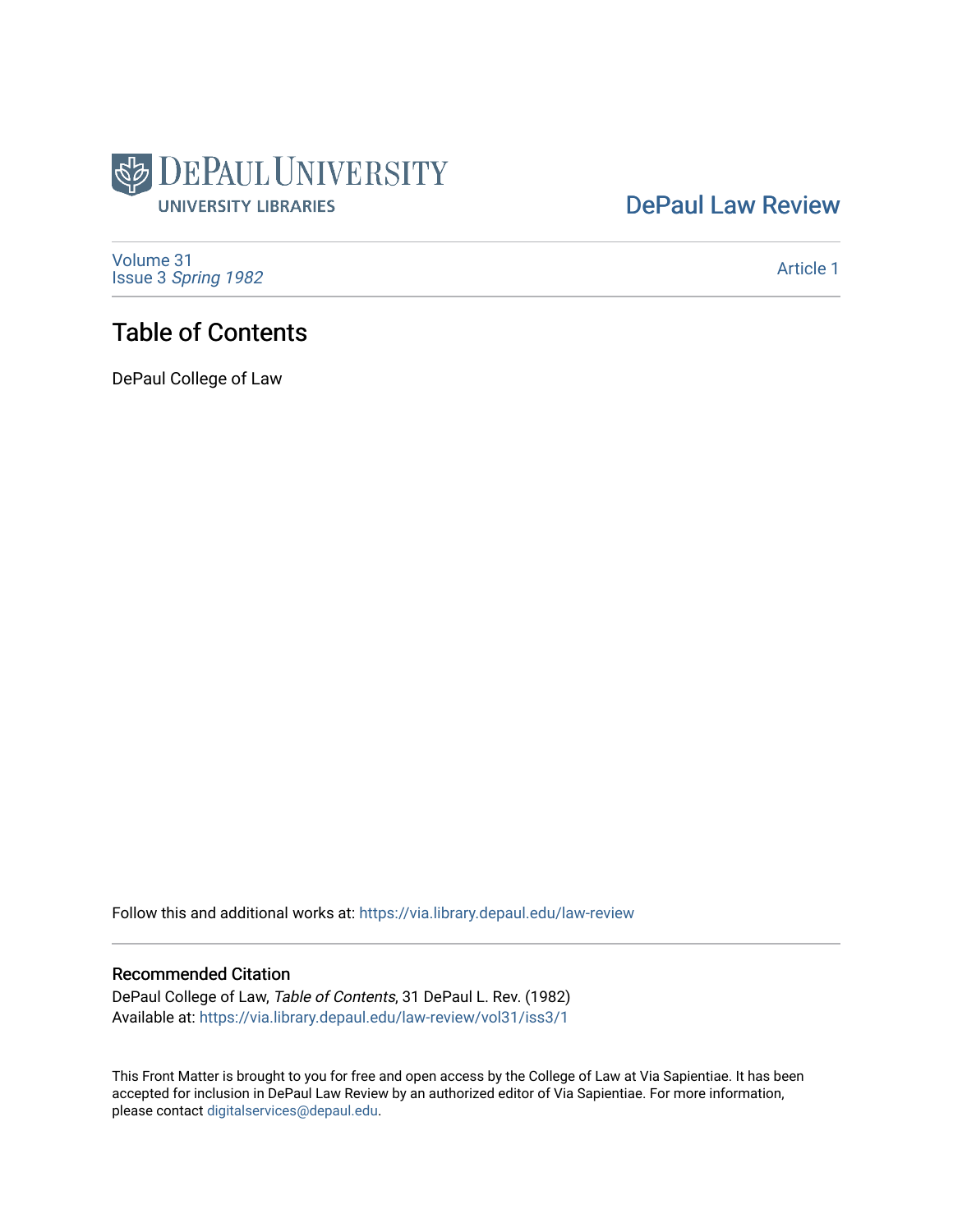# **DEPAUL LAW REVIEW**

*Volume 31 Spring 1982 Number 3*

### **CONTENTS**

### ARTICLES

| Saying "No" to War in the Technological Age-                                        |  |  |  |  |  |  |  |  |  |
|-------------------------------------------------------------------------------------|--|--|--|--|--|--|--|--|--|
| Conscientious Objection and the World Peace Tax                                     |  |  |  |  |  |  |  |  |  |
|                                                                                     |  |  |  |  |  |  |  |  |  |
| Using Not-for-Profit Corporations for Tax-Exempt<br>Financing: Revenue Ruling 63-20 |  |  |  |  |  |  |  |  |  |
|                                                                                     |  |  |  |  |  |  |  |  |  |
| <b>NOTES</b>                                                                        |  |  |  |  |  |  |  |  |  |
| Expanding the Scope of a Search                                                     |  |  |  |  |  |  |  |  |  |

| Incident to an Arrest: Efficiency at the<br>Expense of Fourth Amendment Rights-                                            |  |
|----------------------------------------------------------------------------------------------------------------------------|--|
| The Illinois Workers' Compensation Act and<br>the Dual Capacity Doctrine-                                                  |  |
| The Double Jeopardy Clause Expanded: Harsher<br>Sentences on Retrial Prohibited in Bifurcated<br>Capital Offense Hearings— |  |
| The Threatened Future of Home Video Recorders—                                                                             |  |

### BOOK REVIEW

| The Making of a Public |  |  |  |  |  |
|------------------------|--|--|--|--|--|
|                        |  |  |  |  |  |
|                        |  |  |  |  |  |
|                        |  |  |  |  |  |
|                        |  |  |  |  |  |